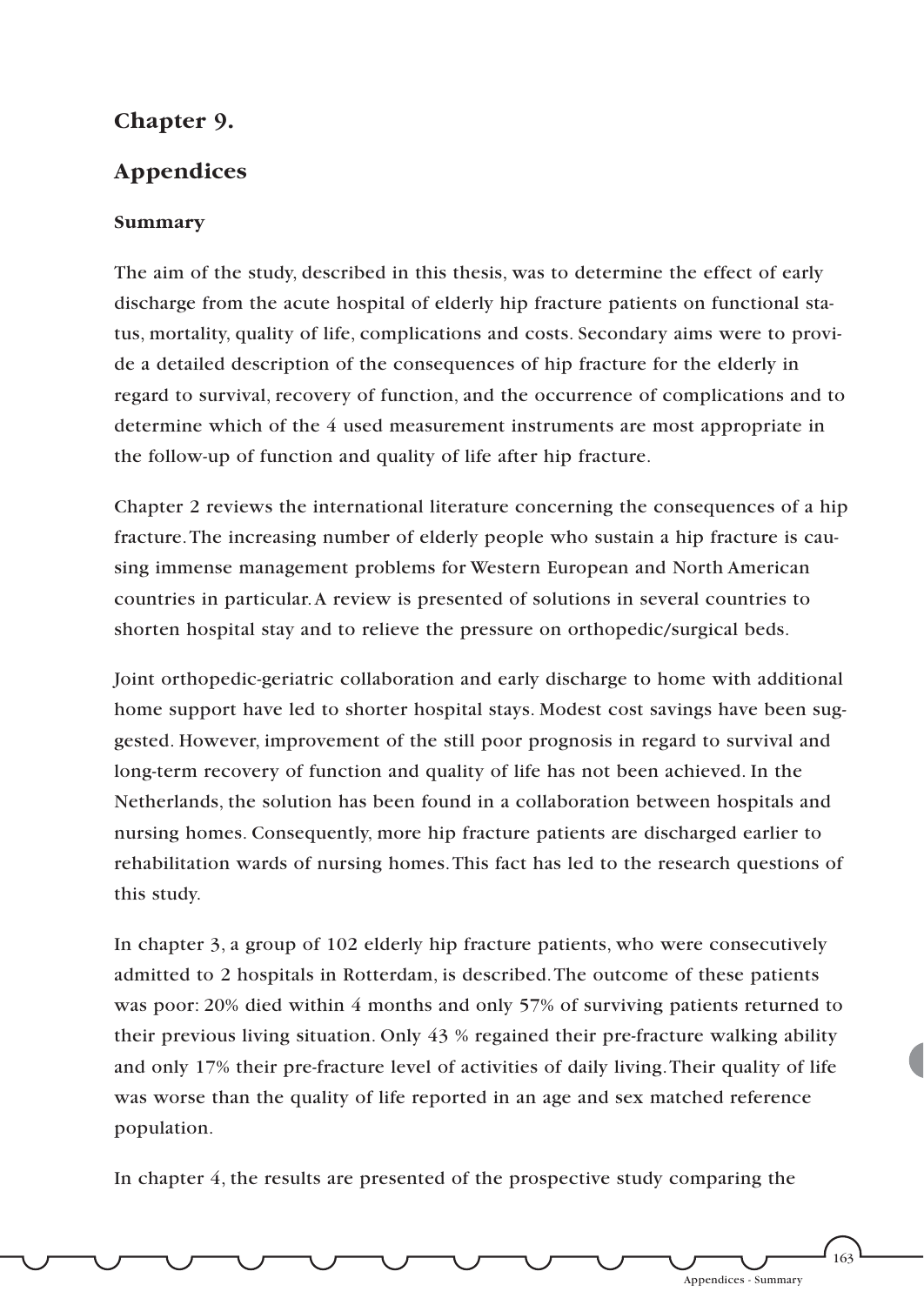outcome of the 102 patients, described in chapter 2, with the outcome of 106 patients whose discharge from hospital was accelerated.The intervention consisted of the implementation of a discharge protocol and speeding up of indication procedures both for discharge home and for transfer to a nursing home.The second group stayed on average 13 days shorter in the hospital and more patients were earlier discharged to the nursing home.Although the early discharge group showed a trend of slightly better recovery at 1 month, at 4 months no differences were found in survival, recovery of function or quality of life, and type of residence.

Chapter 5 concerns the results of a detailed cost study.The 2 groups of patients were compared in real costs during the stay in institutions (hospitals, nursing homes, and old people's homes) and at home. In addition to the fixed costs of hospitals and nursing homes, all variable costs of interventions, examinations and personnel were calculated on a daily basis and in great detail.The total average costs within 4 months per patient were somewhat lower for the early discharge group  $(E 14.281)$  than for the group of patients who were conventionally managed  $(E\ 15.328)$ . This difference did not reach statistical significance probably because of the wide variability per patient.The early discharge caused a shift of costs from the hospital to the nursing home.The main reason for the absence of large cost savings was that most of the hospital costs were made in the first 5 days postoperatively and that thereafter the average daily hospital costs did not differ much from those in a nursing home. Moreover, the early discharge shifted costs that are needed before discharge and otherwise would have been made later (from interventions and examinations) to the first postoperative days.

In chapter 6 all complications are described that occurred within 4 months in all 208 patients. Probably because of our operational definition (all medical events that required therapeutical intervention) and because of our careful way of registration, more medical complications were found than reported in the literature.The early discharge caused a shift in the location of occurrence: more complications were diagnosed and treated in the nursing home.The accelerated discharge had no influence on the total number and nature of complications within 4 months.

Which measure instruments are appropriate in the follow-up of groups of hip fracture patients in regard to recovery of function and quality of life? Four instruments were used in a comparative study (chapter 7):The Rehabilitation Activities Profile

<sup>1</sup>64

Appendices - Summary